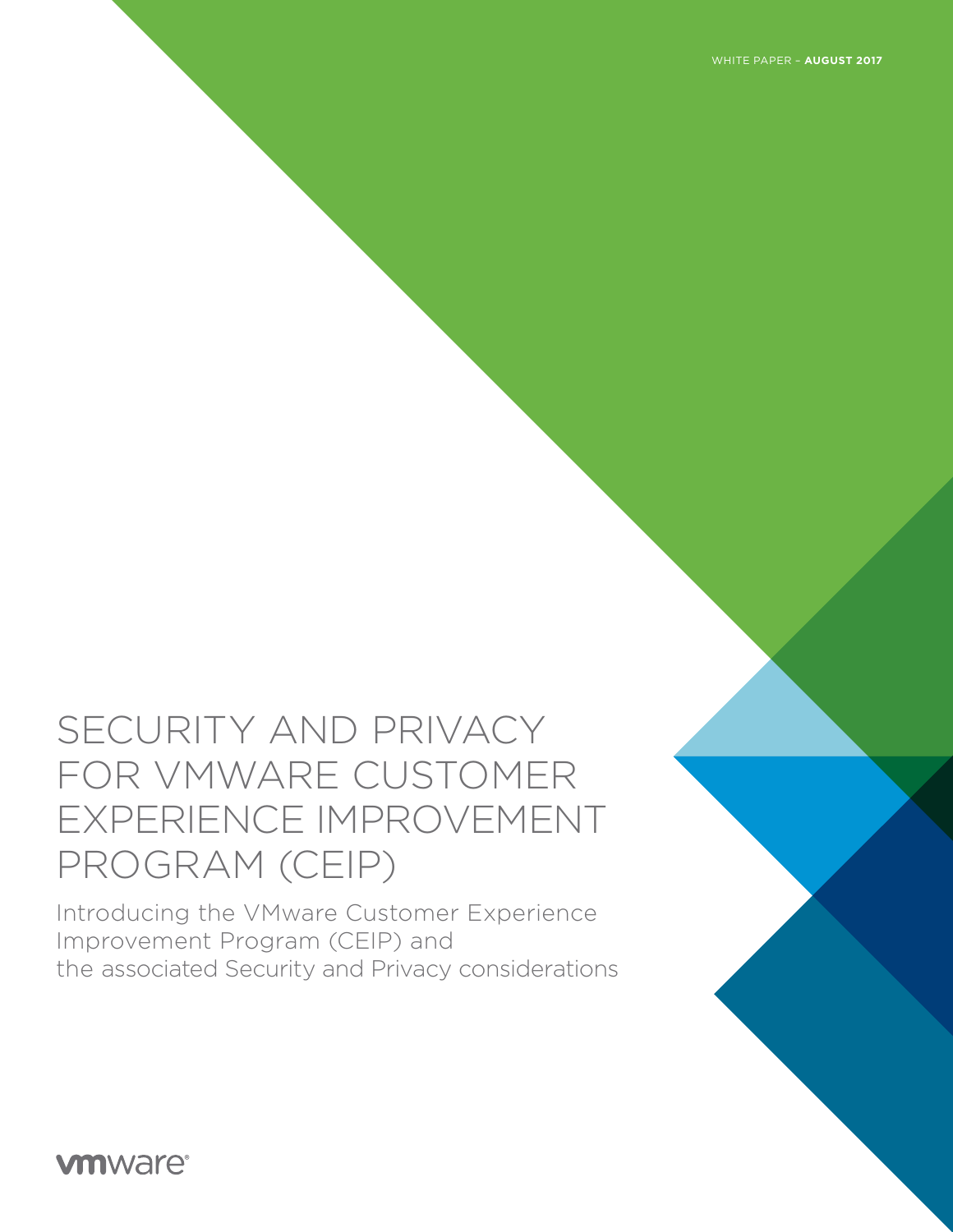### Table of Contents

| Introduction                                              | 3  |
|-----------------------------------------------------------|----|
| The VMware Customer Experience Improvement Program (CEIP) | 4  |
| <b>CEIP Security and Governance Process</b>               | 6  |
| Methods of Collecting Product Usage Data                  | 7  |
| FAQ                                                       | 9  |
| Conclusion                                                | 10 |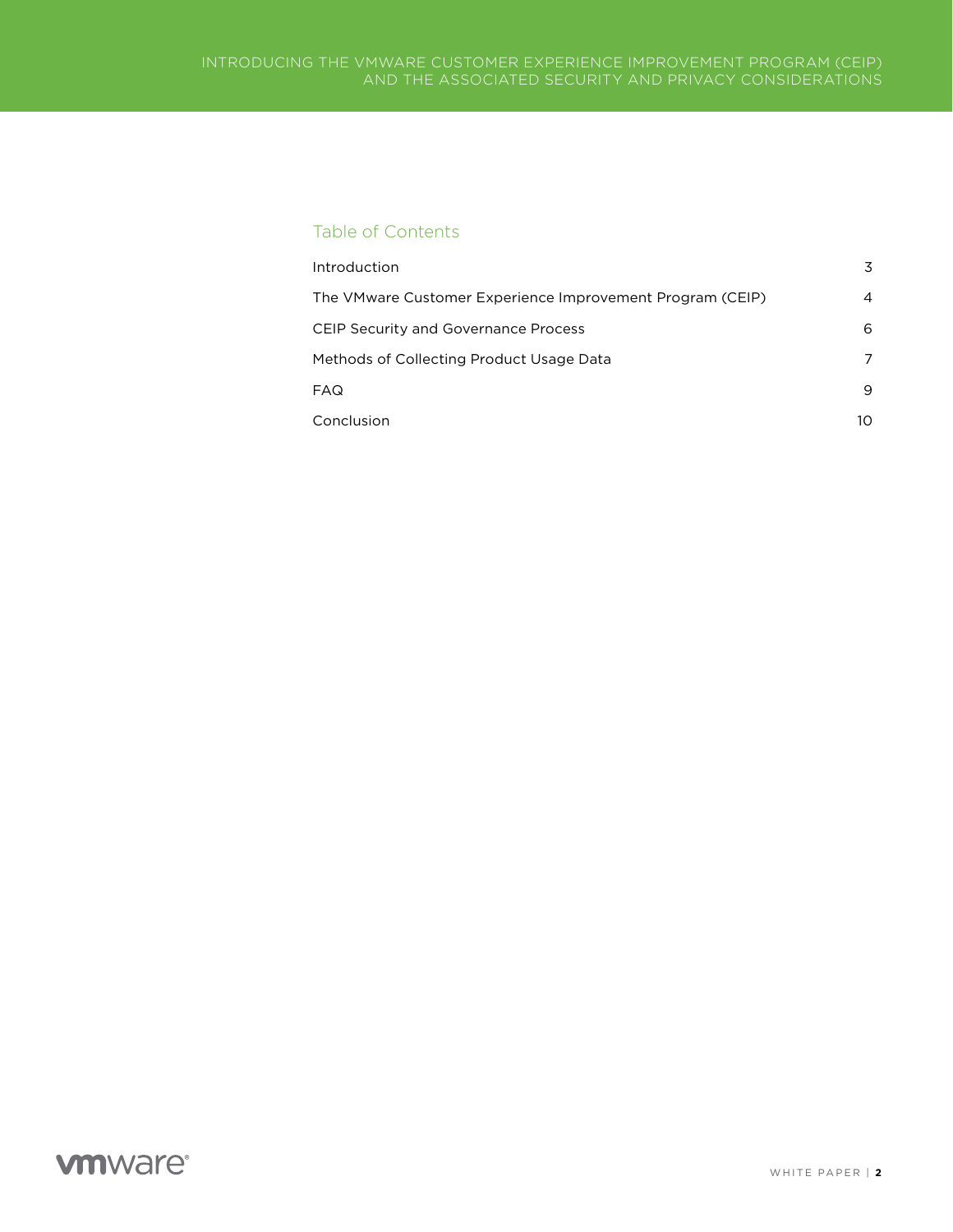#### <span id="page-2-0"></span>Introduction

Starting with VMware's introduction of commercial virtualization in 1998, customer needs have always been the driver behind VMware's Engineering and Product Development efforts. As we introduce innovative new products into the market, listening to our customer's needs, understanding how they use our technology and how to provide the best support are critical elements in making sure we deliver the right products and services.

In the past, VMware Engineering and Product Management teams systematically gathered customer feedback to drive product decisions. We regularly conducted customer interviews and focus groups, interacted with customers at industry events, and even hosted usability sessions. This methodical focus on our customer resulted in some of the industry's game changing innovations such as VMware vSphere® vMotion®, SPBM (Storage Policy-Based Management), and Virtual Volumes™ (VVols).

However, given VMware's product adoption has grown to more than 500,000 customers, spanning the business landscape from the Fortune 500 to IT departments that run entirely on a staff of one or two administrators, we've realized that the way we used to learn about how customers use our products and services doesn't scale. In addition, we know our customers deserve the best advice, recommendations and enhanced support available to run our software optimally, but it's difficult to know the best solution in each unique situation…until now!

VMware is very excited to announce the Customer Experience Improvement Program or CEIP with two levels of participation in order to deliver maximum value to the customer experience.

The "Standard" level of participation is the rebranded name for the original CEIP use cases and policies, such as product improvements and product deployment recommendations; The new "Enhanced Support" level of participation enables expanded collection and use cases to also deliver enhanced technical support.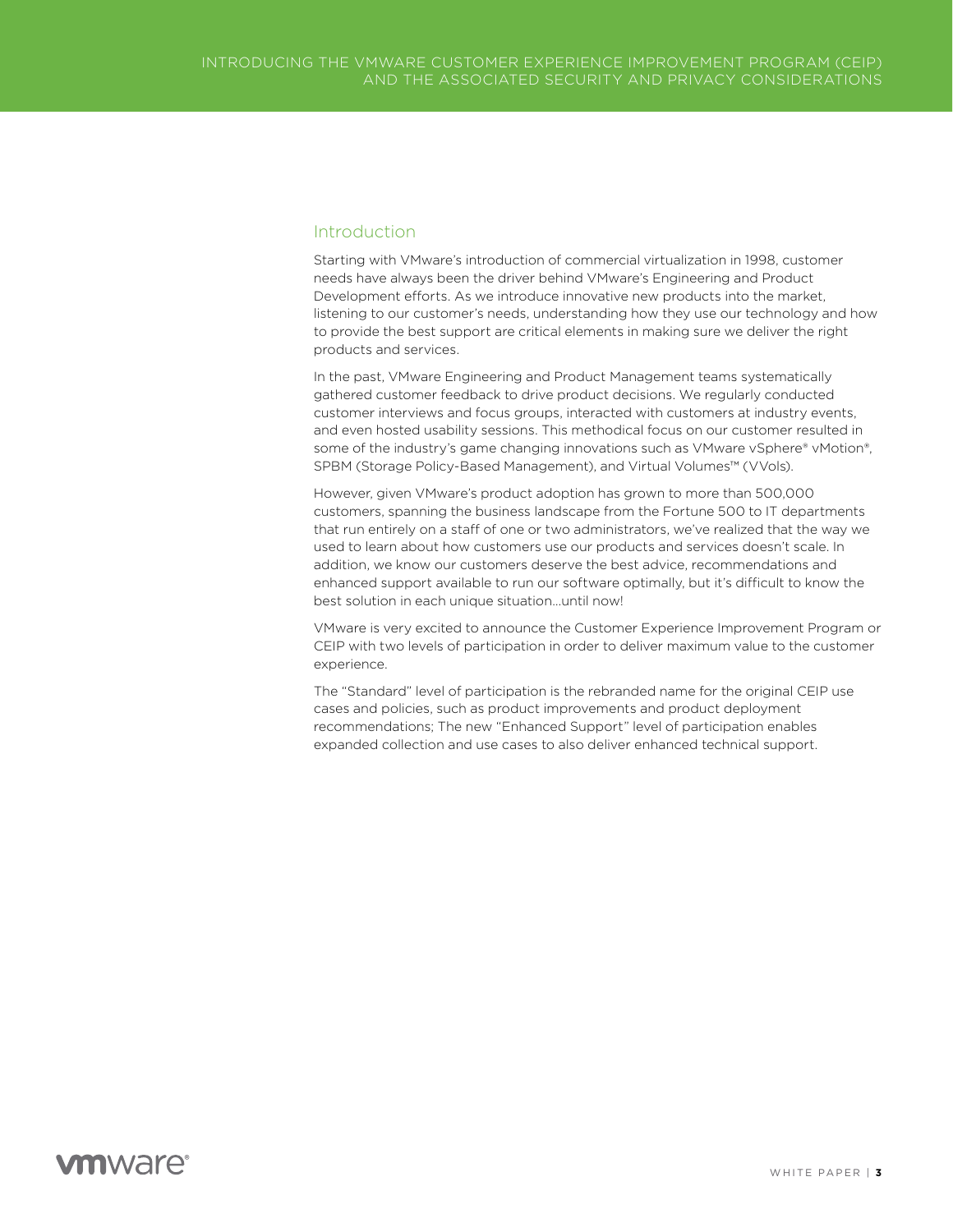### <span id="page-3-0"></span>The VMware Customer Experience Improvement Program (CEIP)

The Customer Experience Improvement Program is a VMware-wide initiative that aims to enhance the customer experience of VMware products by using analytics to understand how our customers use our products. The CEIP program is similar to the broader industry initiative towards using product usage analytics to enhance the customer experience. This program helps VMware understand how our customers deploy our products, use features and help us to deliver data driven features and services to better support our customers in addition to aiding in the prioritizing of our engineering resources.

The Customer Experience Improvement Program has been rolled out to many VMware products and is being embedded into a variety of VMware services for technical support and professional services delivery. All solutions within the CEIP will have the capability to send product usage data such as configuration, feature usage and performance data through the "Standard" level of participation which enables product improvements and product deployment recommendations. With the "Enhanced Support" level of participation, additional product log information may also be sent in order to also deliver an enhanced support experience to our customers.

As this program is being rolled out across VMware products and services, our customers can start using the products as they normally do, knowing that their usage data is helping VMware product teams make much more informed product decisions as well as direct customer benefits that improve product deployments and support.

For more information about the CEIP program, please visit the [Trust and Assurance Center.](http://www.vmware.com/solutions/trustvmware/ceip.html)

#### Data Collected by the CEIP program

As part of the CEIP, VMware regularly collects technical information about your organization's use of VMware products and services in association with your organization's VMware license key(s). This information does not personally identify any individual. Depending on the nature of the VMware product or service, the technical information collected consists of all or any of the following data:

- Configuration Data Data about how you have configured VMware products and services and information related to your IT environment. Examples of Configuration Data include: version information for VMware products, product environment information, product configuration settings, and technical data relating to the devices accessing those products and services.
- Feature Usage Data Data about how you use VMware product features and services. Examples of Feature Usage Data include: details about which product features your organization uses and metrics of user interface activity.
- Performance Data Data about the performance of VMware products and services. Examples of Performance Data include metrics of the performance and scale of VMware products and services, response times for User Interfaces, and details about your API calls.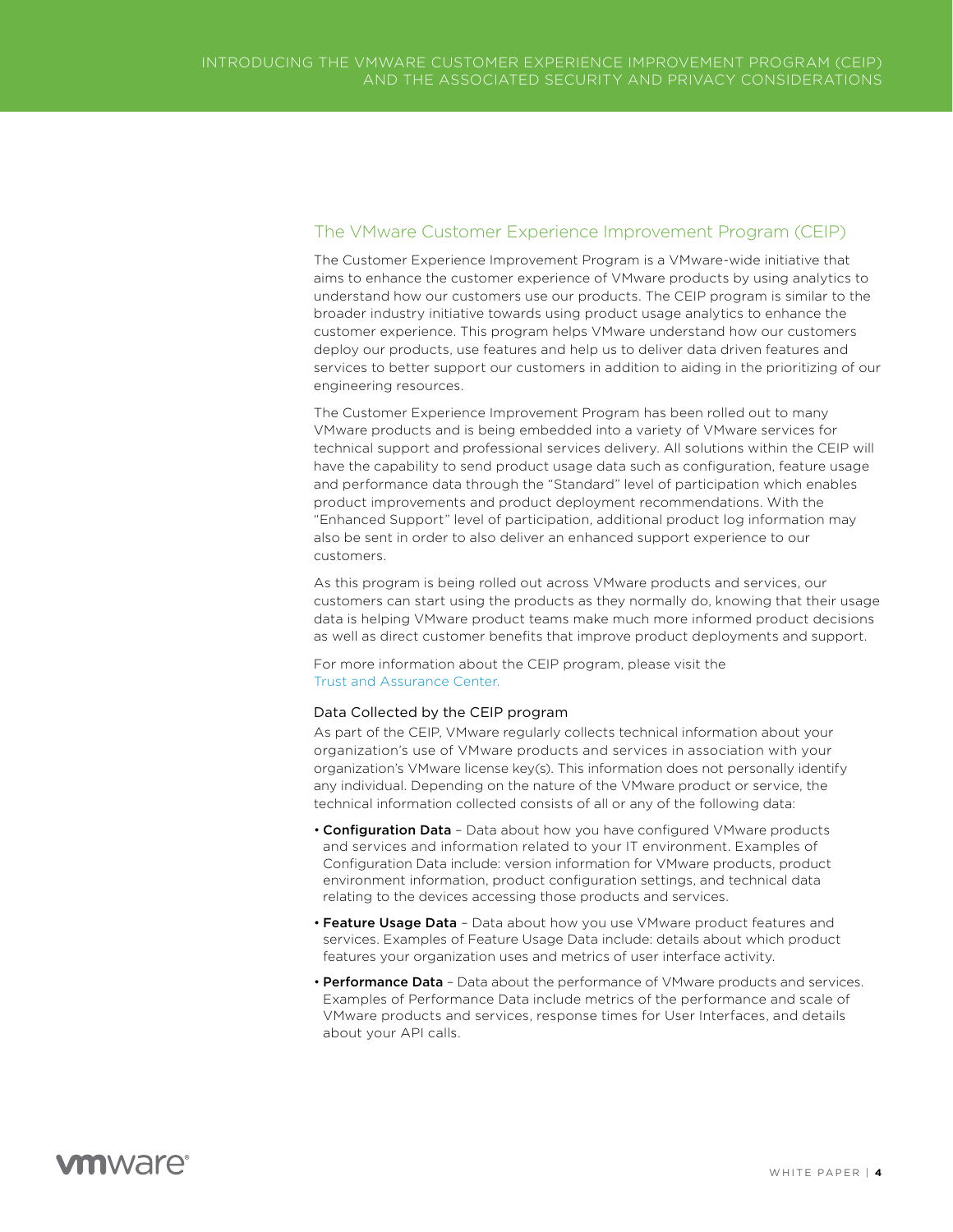#### Data Collected by the CEIP "Enhanced Support" participation:

As part of the "Enhanced Support" CEIP, VMware regularly collects technical information about your organization's use of VMware products and services in association with your organization's VMware license key(s) and depending on the nature of the VMware product or service, the technical information collected consists of the same information noted above for the "Standard" CEIP; In addition, Product Logs may also be collected. The additional scope of technical data that may be collected includes:

• Product Log Data - Product Logs that are generated by VMware products during the active deployment of the product. Typically, logs record system events and state during product operations. These logs do not contain customer workload content.

VMware will not share CEIP data with third parties. The data is specifically available only for internal VMware usage.

Under the "Standard" CEIP participation, the information collected will be used to improve our products and services, identify and fix problems and advise you on how best to deploy and use our products. For example, this information may also enable a proactive discussion with your VMware account team to improve your VMware product deployment.

Under the "Enhanced Support" CEIP participation, the information collected may also be used to provide recommendations and advice on resolving technical support related incidents including proactive assistance where eligible. This information may be delivered directly to the customer, or indirectly through VMware Support services.

Going forward, VMware will continue improving the CEIP program to provide additional benefits directly to the customer.

VMware customers will always have the choice to participate in the CEIP programs individually. Entering into participation in CEIP or removing participation in CEIP through any one or more products or services, does not automatically alter participation activities through other VMware products or services. The option to participate is specific to the individual product and/or service.

At any time, if you want to change your participation in CEIP for a product or service, please follow the instructions set forth in the product and/or service's documentation [here.](https://www.vmware.com/solutions/trustvmware/ceip-products.html)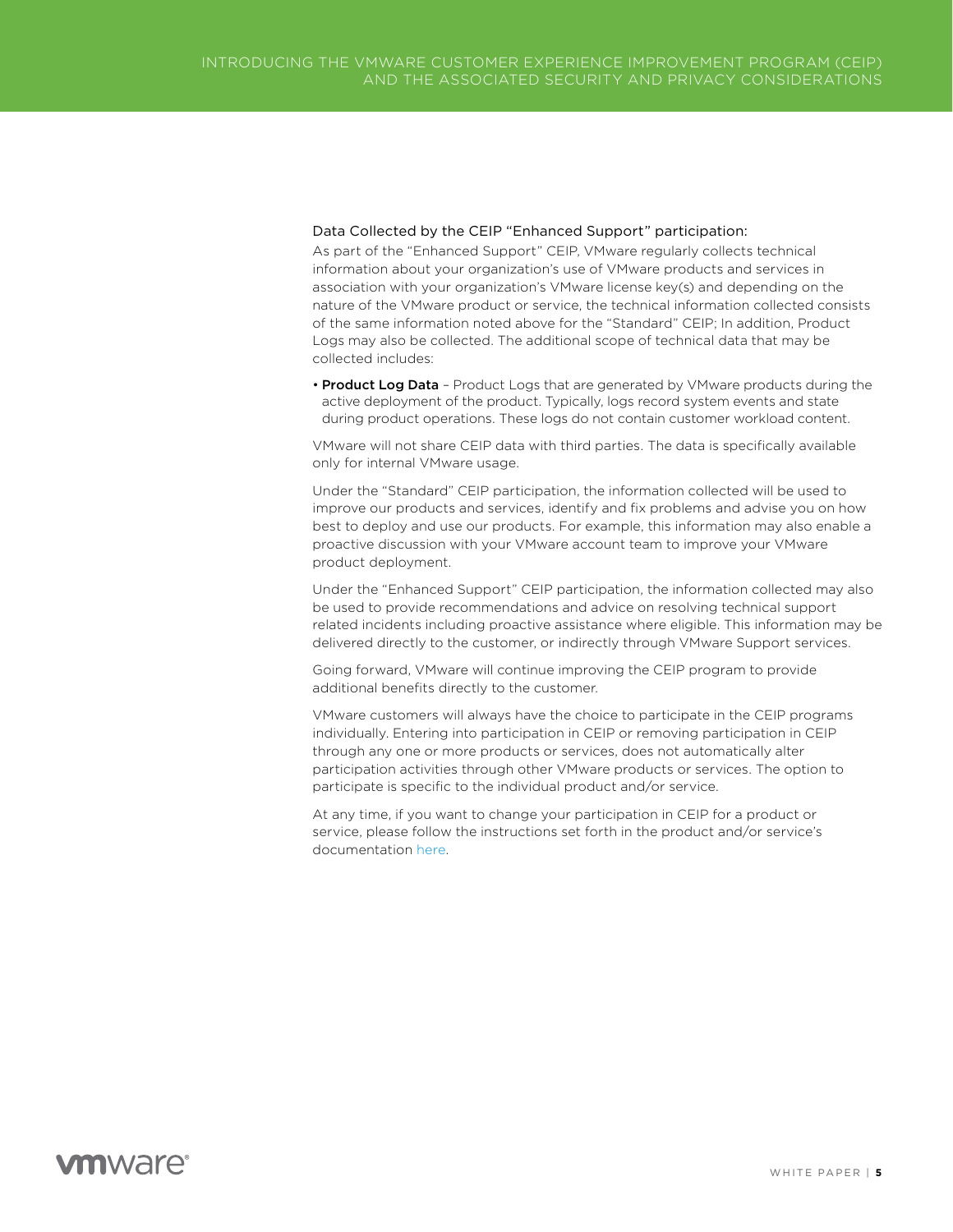#### <span id="page-5-0"></span>CEIP Security and Governance Process

The Customer Experience Improvement Program was established, implemented and is maintained under a strict governance process from VMware leadership. The Product Analytics Governance Board, comprised of members from Legal, Engineering, Product, Security, Sales and IT defines the program guidelines, and regularly monitor execution to help ensure compliance with these guidelines.

Every VMware product or service participating in VMware's CEIP is reviewed to ensure compliance with the CEIP data governance guidelines and validation of the technical implementation behind it.

CEIP data will be transferred to VMware over an encrypted channel and will be stored in secure VMware facilities, protected by internal policies and controls and will be available for analysis. Once received, CEIP data will be analyzed and the information collected will be used to improve our products and services, fix problems and advise you on how best to deploy and use our products and provide enhanced support.

VMware takes security very seriously and multiple measures such as physical security, access control and multi-tiered security technology are used to protect this data. The following section provides more details about VMware's CEIP.

Data Security Policy on the customer Data center

• Data is stored at customer site only for the purpose of transition (or transfer) to VMware

Data Protection during transmission to VMware

- Data is transmitted to VMware on a regular basis as required by the product or service selected
- Data is transmitted securely on the wire to VMware (with HTTPS protocol)
- Data is transmitted to secure VMware backend, operated by VMware

Access to data by VMware employees

- Data is accessible to VMware employees on a need to know basis
- Data can be shared across VMWare teams to enable cross-product correlation and analysis

Access to data by partners or third parties

• Data is not shared with partners or third parties.

Data Retention

• Data is retained only as long as needed for the specific uses and in any event, no longer than is necessary for these purposes.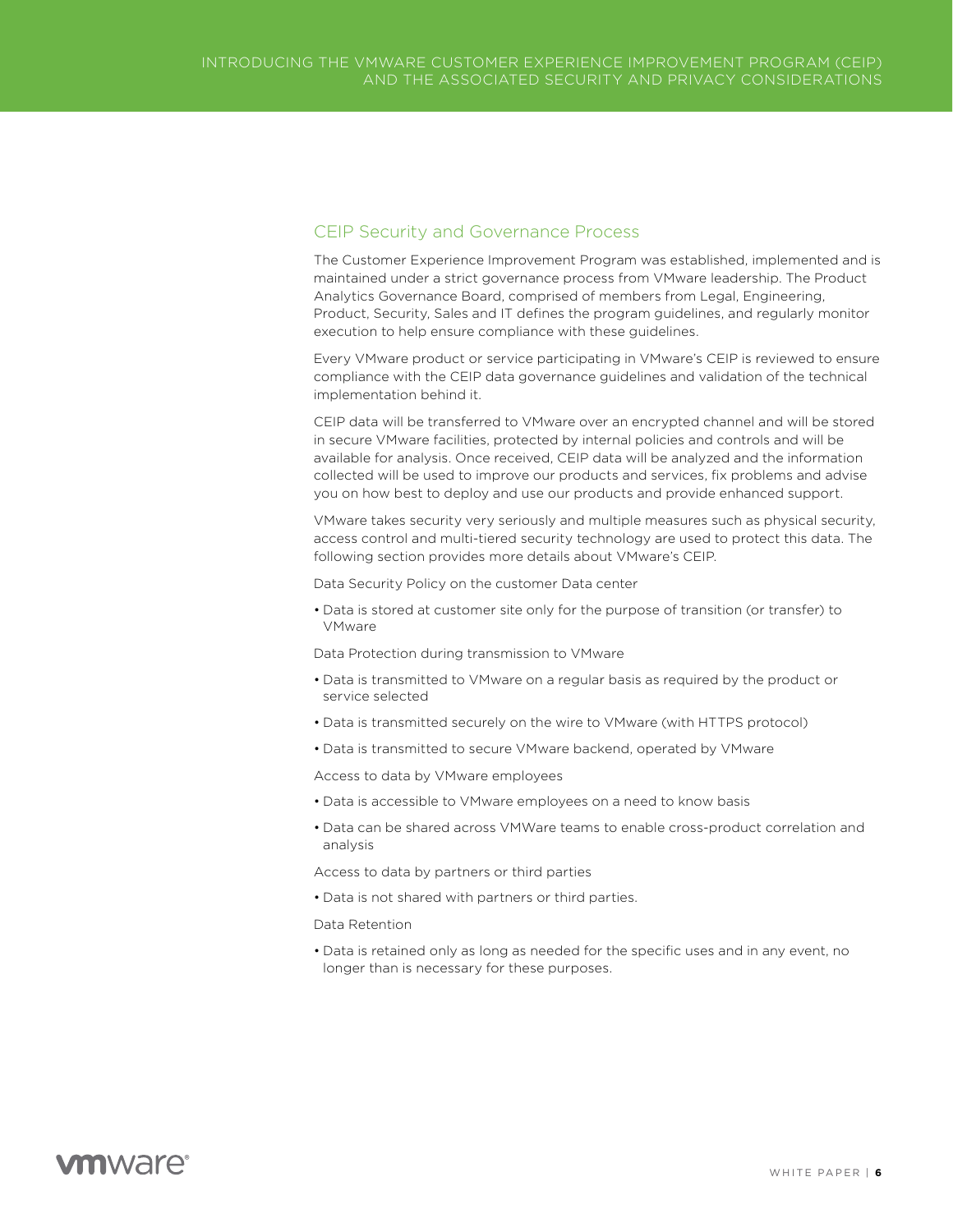### <span id="page-6-0"></span>Methods of Collecting Product Usage Data

The Customer Experience Improvement Program covers multiple methods of technical data collection through a variety of products and/or services. The software vehicle(s) that facilitate the collection of data fall under two categories. The first, is "In-Product" collection, which describes the method of telemetry data capture and transmission as a feature of VMware's products. This collection method includes both the "Standard" and "Enhanced Support" levels of participation depending on availability within each product. The other collection method is the "Standalone Collector", which describes a software deliverable that is made available specifically for the purposes of data collection and transmission to enable capabilities for services offered by VMware. This program requires "Enhanced Support" level participation.

Additional details about both collection methods are available below.

#### In-Product

The "In-Product" CEIP feature(s) are available for voluntary participation and can be enabled during the installation of one or more of VMware's products. In-Product data collection is specific to the individual product only and as such, the scope of information collected is limited to the product usage information contained within that product alone. Enabling or disabling participation within an individual product will not influence the participation in the CEIP features found in other VMware products and are managed independently.

Examples of "In-Product" CEIP feature(s) would be found in VMware vSphere®, vSAN™, vRealize® Operations™, NSX®, etc.

#### Standalone Collector

The "Standalone Collector" (e.g. Skyline Collector) CEIP feature(s) are part of a voluntary participation program delivered as part of VMware Support Service. It can be enabled through the installation of a dedicated collector software agent by the customer. Unlike In-Product data collection, the Skyline Collector program provides customers with the ability to manage data collection across multiple VMware products simultaneously in order to provide comprehensive coverage across the customer's product portfolio. Enabling or disabling data collection within the Skyline Collector program will not influence the data collection settings for In-Product collection, which is managed independently.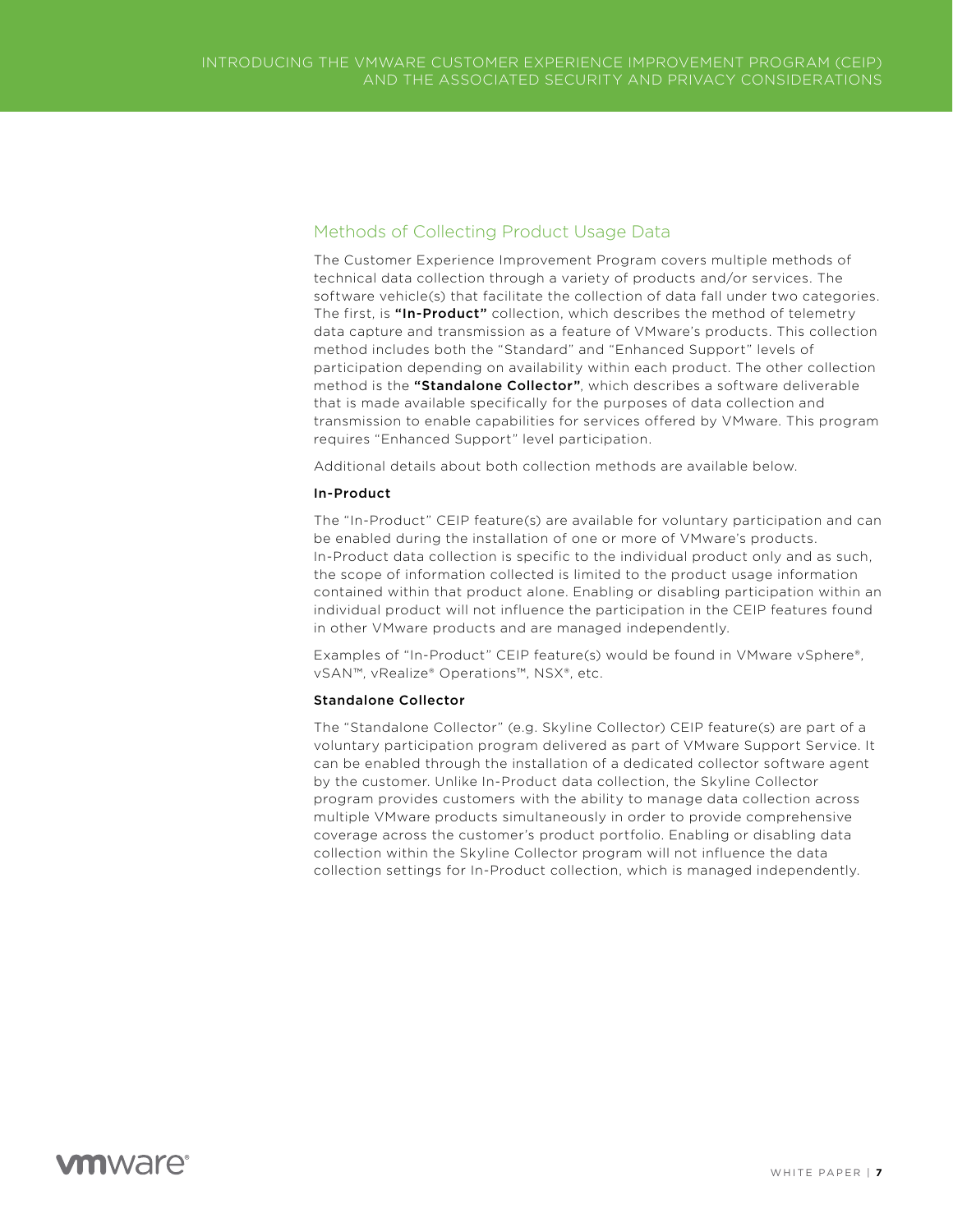### FAQ

- Q. Do I have a choice to participate or not to participate in CEIP?
- A. Participation in CEIP is optional and you can opt out of the program at any time. Detailed information about data consent will be available with the product documentation [here](https://www.vmware.com/solutions/trustvmware/ceip-products.html).
- Q. Who owns and manages CEIP data?
- A. Since this data is product specific usage data from VMware software, and used primarily for product improvement, the data becomes the sole property of VMware.
- Q. Will I be able to have access to the data in the future?
- A. Going forward, VMware will continue improving CEIP. In addition to driving product improvements, VMware will leverage CEIPto provide additional benefits directly to the customer. Some examples of this are product recommendations to improve the operations and health of your VMware deployment, automated advice on how to identify and resolve support related incidents and recommendations for design best practices.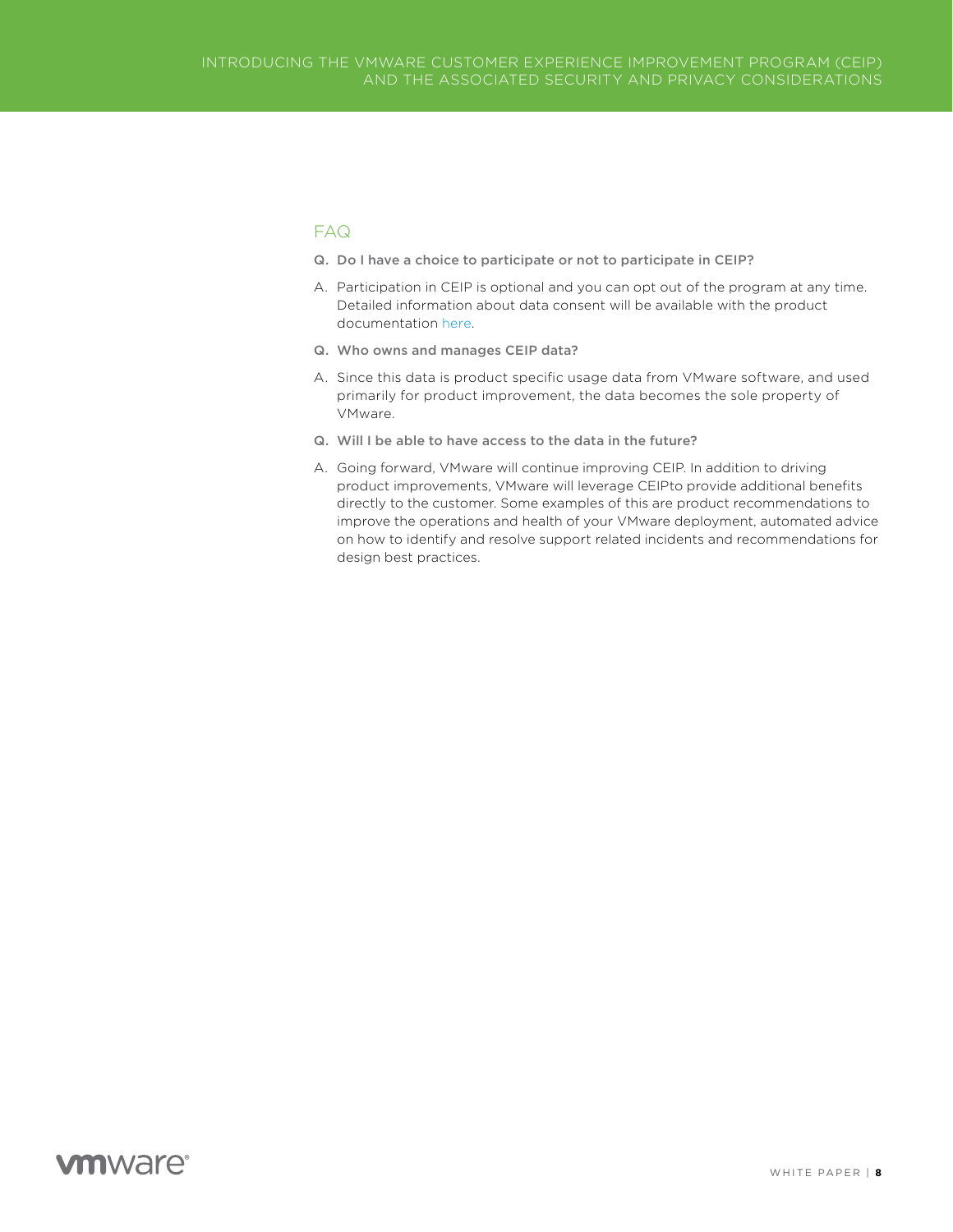#### Conclusion

With the latest updates to the Customer Experience Improvement Program (CEIP), VMware product teams will be able to leverage data and analytics to direct engineering and product management resources to the areas that matter the most to our customers. Our customers will be able to see the difference in future releases of our products in terms of better usability, product quality and innovation as well as specific recommendations to improve the operations and health of your VMWare product deployment. Participation in the CEIP will also enable opportunities for improved support experiences through the "Enhanced Support" level of participation. Participation in CEIP is optional and customers can choose to opt-out of any program at any time. VMware has established a combination of technology and process mechanisms to ensure that customers and their data are protected across the entire lifecycle of usage. Going forward VMware will continue to leverage and enhance the CEIP to provide additional benefits directly to the customer.

For more information about the CEIP, please visit the [Trust and Assurance Center](http://www.vmware.com/solutions/trustvmware/ceip.html).